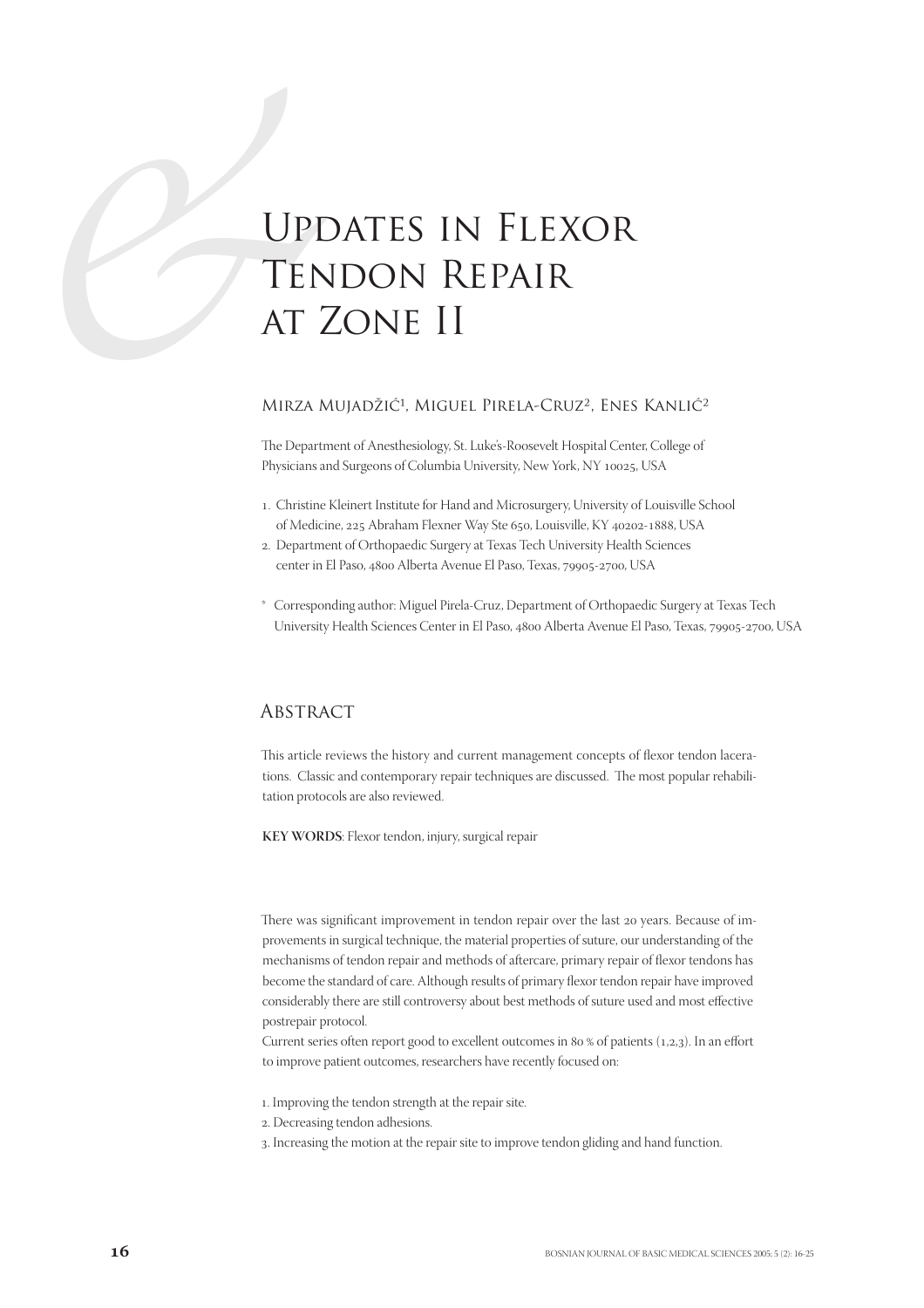# Improvement of Tendon Strength at the Repair Site

According to current thinking, the aim of primary flexor tendon surgery is to use a method of repair which allows early movement without the repair rupturing, until such time as the healing tendon has sufficient strength to take over from the surgical repair. The primary problem is in bridging the enormous gap between the forces acting on flexor tendons during use (c. maximum  $250N/25kg$ force) and the strength of the current repair techniques. At failure, older suture methods had a strength of 10 to  $20$  N (1-2 kg force), but newer designs achieve  $50$  to  $80$  N  $(5-8 \text{ kg force})$ . In practice, lower loads are more relevant to the gap formation which restricts movement by allowing snagging of the repair on the tendon sheath edges. In the literature there is often quote the tensile force to produce a gap of 1 or 2mm at the repair site and an ultimate strength at which rupture occurs. In the clinical context, a gap is both deleterious to tendon gliding and to the final range of motion and power of the finger. How big a gap can be tolerated is not known but, probably, almost no separation is acceptable.

# HISTORICAL OVERVIEW

Simpler core methods include the *Kessler repair* (Figure 1.) which was originally poorly described, and the Bunnell suture, which has been condemned as a cause of tendon ischaemia (Figure 2). Kleinert and his colleagues described a variant of the Bunnel repair (Figure 3.) which was quite different  $(4,5)$ . Their report also included use of a peripheral running suture ,the first of its type - and also introduced a new method of rehabilitation: three new variables in one study. Since the Louisville study, it has been difficult to consider core sutures without additional epitendinous suturing, and both ideas enjoy the multiple strand principle. Tsuge and his colleagues (6), offers an easy way of locking the suture and introducing two strands in one stitch (Figure 4.).

# METHODS OF TENDON REPAIR WHICH INCREASE REPAIR SITE STRENGTH

## CORE SUTURE

The goal of tendon repair is to accurately coapt the tendon ends using a suture method that is strong enough to allow a functional rehabilitation program. Believing that increased repair site strength allows early active digital range of motion and improved patient outcomes, numerous investigators have devised stronger tendon repair methods.







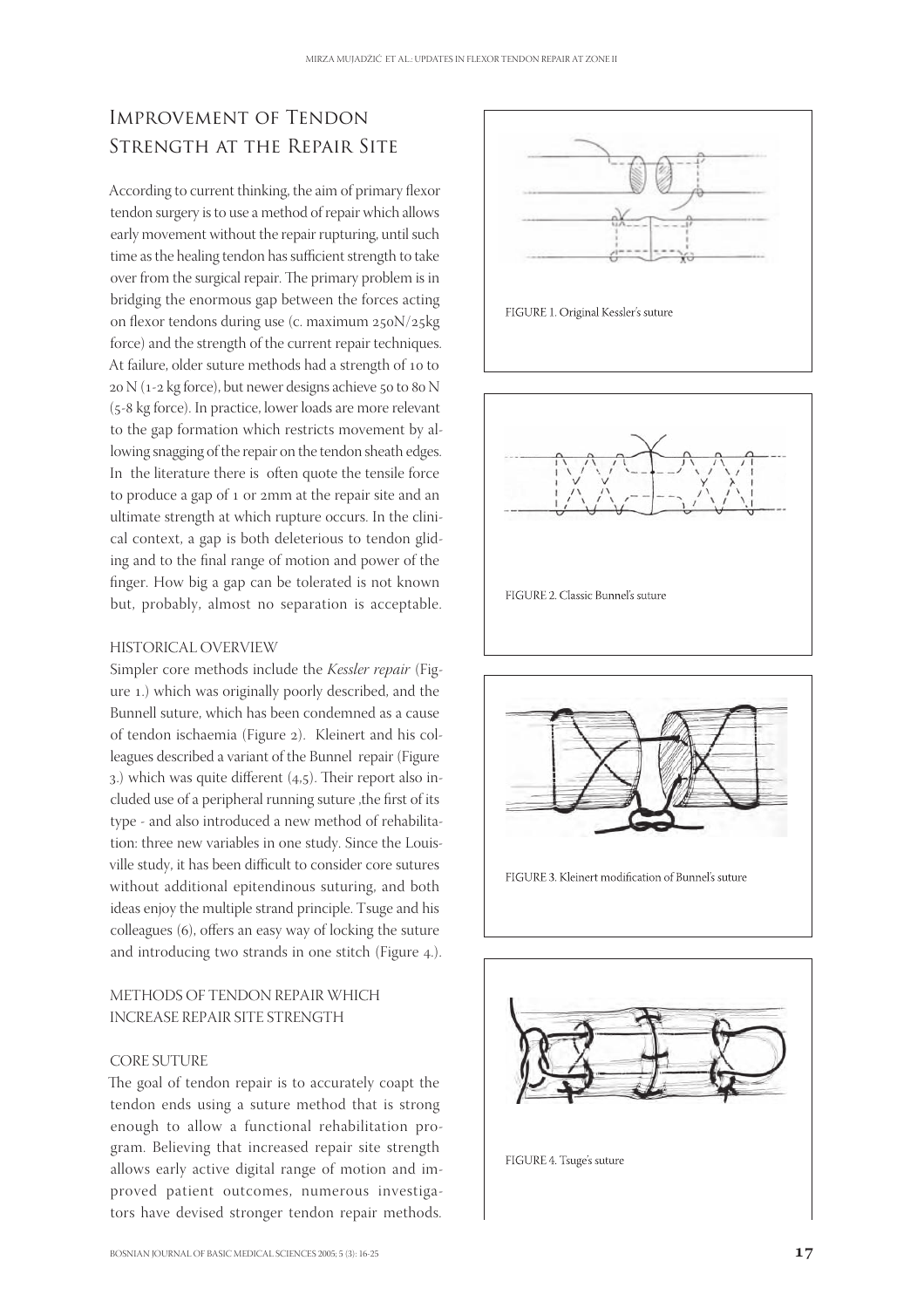Newer *multistrand, multigrasp* methods have been devised that are strong enough to allow rehabilitation programs that feature early active digital range of motion. *Strickland* uses combination of Tajima core suture and a matres core suture  $(7)$ . This technique belongs to four strands suture (Figure a-d) Lim and Tsai six strands suture uses Supramed  $4/0$ as a suture material (Figure 6 a-h). In a study which was done by Gill et al. (8) it was shown significantly higher tensile strength than of Tsai six strand suture comparing to two strands (modified Kessler) and four strands (modified Tsuge). The 6-strand double-loop suture technique simplifies flexor tendon repair. It improves the repair's strength and its resistance to gapping without increasing tendon handling or bulk. This increased repair strength allows using a more aggressive rehabilitation program  $(1,2,3)$ . The *Teno Fix* system, represents the first use of a surgical anchor system in soft tissue repair (9). Utilizing a small anchoring coil is inserted into a damaged tendon, gathering collagen fibers as it turns and harnessing the intrinsic strength of the tendon (Figure  $7$ .) .The system works by placing one anchor on each side of the repair site through a tenotomy 1,0 cm away from the cut edge. The tip of the preloaded installation instrument is placed into the tenotomy and the anchors are turned into tendon, in turn capturing collagen fibers. Although Tenofix system has been advertised as a very strong and secure, possibility of tendon rupture still exist. High costs of tendon repair using this technique, and fact that this system doesn't appear as much simpler as conventional techniques are reasons why it doesn't gain much popularity. This system is still in phase of initial clinical evaluation and no significant clinical experience has been cumulated yet to allow proper evaluation. Several investigators correlated repair site strength with the *gauge of suture*. Taras (10) and colleagues reported that 3-0 braided polyester sutures were 52 stronger than a 4-0 suture. These investigators conclude that significant increase in initial strength can be achieved simply by using larger suture caliber. Using a clinically relevant canine model, basic science investigators reporting on the gliding characteristics of multiple types of tendon suture methods found a significant improvement in gliding characteristics for suture methods with *internal placement*<sup>11</sup> of the suture knots and fewer external points of suture exposure. Chao et al. (12,13) found that *resection of one slip* of the FDS tendon significantly improved gliding resistance of the FDP tendon. The authors suggest that partial FDS resection may facilitate flexor tendon gliding beneath







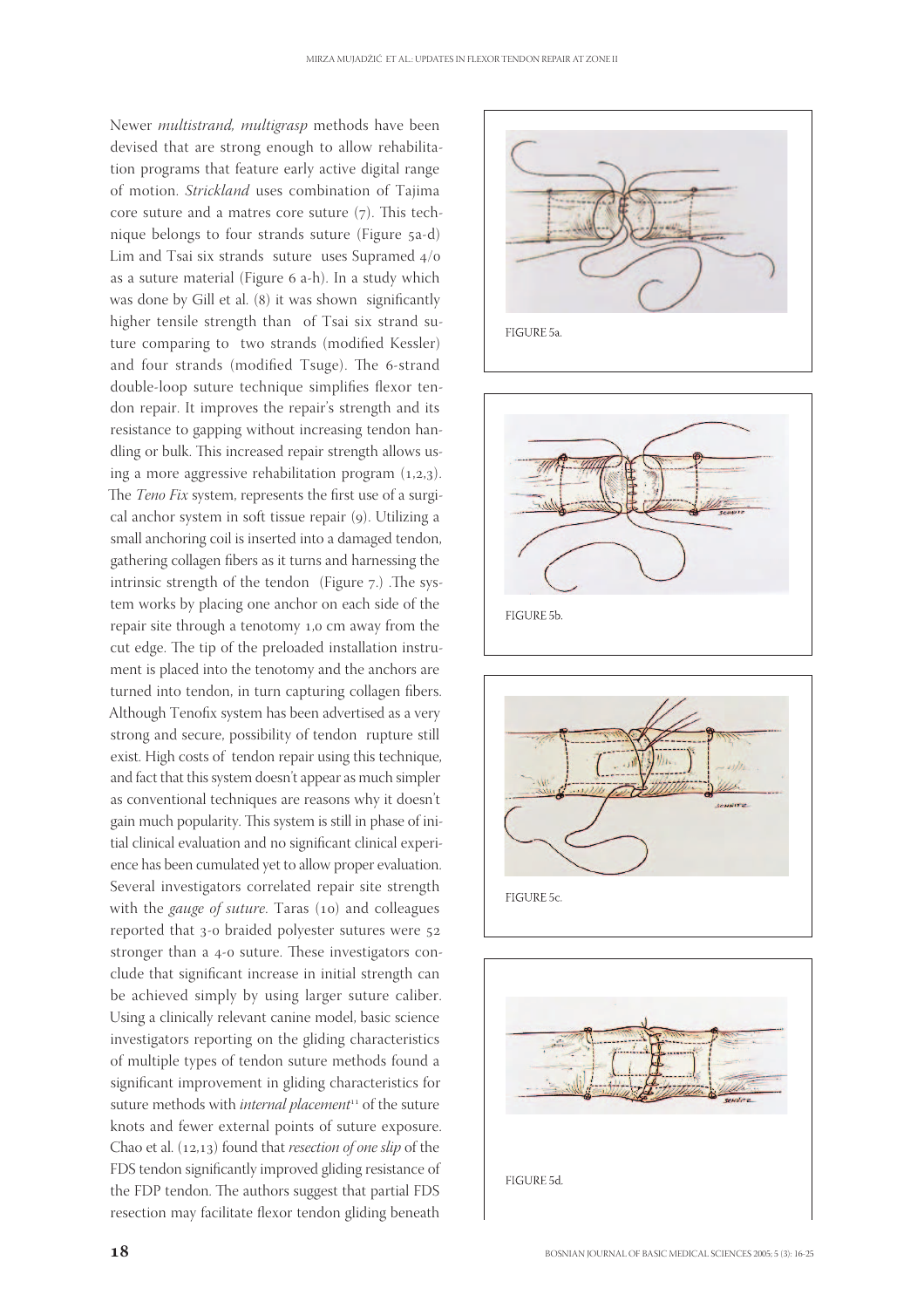



the A2 pulley following tendon repair. Basic science investigators have also reported that increasing pulley size (*venting the pulley*) (14) by partial release improves gliding excursion and reduces resistance to motion. A2 pulley at the time of zone 2 flexor tendon repair. Prospective comparative trials which have focused on the effect of sheath repair have not demonstrated improvements in outcome for patients who undergo sheath repair  $(15,16)$ . Current clinical recommendations are for careful intraoperative examination of the digit to ensure satisfactory tendon excursion through the pulley tunnels. Closure of the synovial sheath is no longer considered a necessity during primary flexor tendon surgery. A survey of the world literature shows that some hand centers prefer not to repair the sheath, while others advocate repair of the sheath whenever the initial injury allows. Comparison of the clinical outcomes after sheath repair with those in which the sheath was left

Several basic science investigators have concluded that partial A2 pulley release can be done without significant loss of finger motion. Kwai Ben and Eliott reported a clinical study which employed a distal incision in the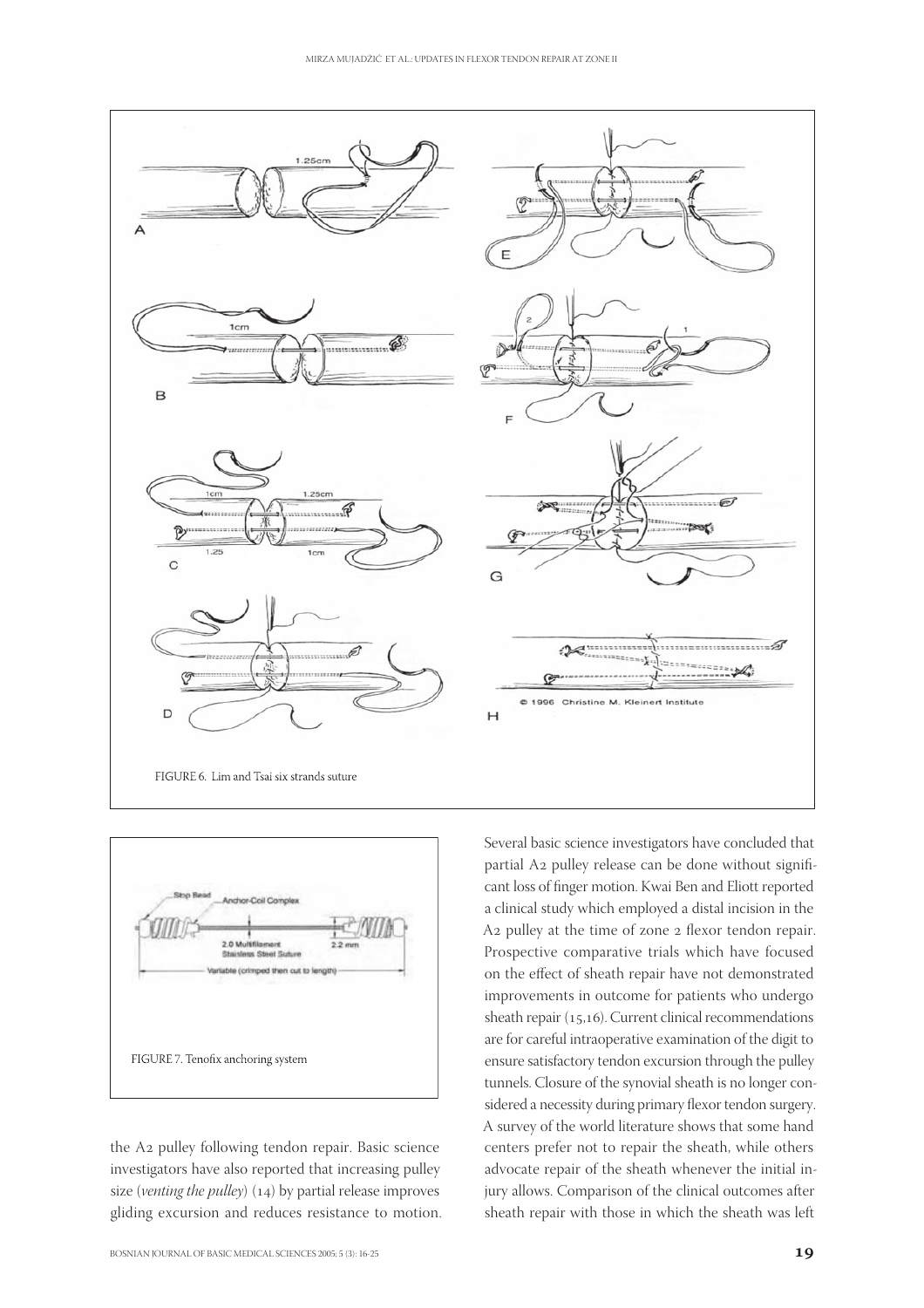open shows identical results, as was reported by Saldana et al.  $(17)$  Despite the insignificance of closure of the sheath for finger function in this report, closure of the sheath in fresh, clean-cut tendon lacerations is not wrong and actually is still popular among hand surgeons. The most important aspect, however, that we should bear in mind is not to close the sheath in patients with sheath defects, fibrosis, or obvious tendon edema.

## THE CIRCUMFERENTIAL SUTURE

The epitenon is the outermost layer of the tendon within the digital sheath. To use this layer for suturing a tendon seems practically impossible - one would always include some of the fibres from the tendon itself. Therefore, the concept of an epitendinous suture is not correct, as grasping only this superficial cell layer is impossible. A better terminology is to call this suture a circumferential suture, as it runs around the circumference of the injured tendon. Alternatively, it can be seen to grasp all sides of the circumference of the tendon. When *Kleinert* and co-workers<sup>4</sup> presented their work they described the use of a simple continuous running circumferential suture to avoid bulging of the repair (Figure 8). In 1991, Pruitt et al.  $(18)$  showed the importance of the circumferential suture in preventing gap formation under cyclic stress testing. In 1994, Silfverskiold and Andersson  $(19)$  published their studies on a new type of circumferential suture which they named the "crossstitch" suture (Figure 9.). They described two configurations (see below) and found that the cross-stitch alone was as strong as a modified Kessler core suture with a simple circumferential suture. Since then variations of the cross-stitch has been tested in vitro and also have been compared to circumferential suturing with a *Halsted type* (Figure 10.) (20) of suture with somewhat conflicting results with respect to the final tensile strength.

#### CONFIGURATION AND STRENGTH

The simple running suture is the weakest circumferential suture but the quickest to perform. The cross-stitch described by Silverskiold and Andersson and a circumferential suture using the Halsted configuration seems to be very similar in strength  $(19,20)$ . The advantage of the cross-stitch technique is that need not be very exact in the clinical setting. Silfverskiold stated that the suture bite was placed 3 to 5mm from the cut edge. However, the addition of the cross-stitch totally eliminates the gap, making the repair smooth. While one can include as many cross-stitches across the tendon gap as one wishes, Kubota et al., (20) showed that a minimum of 4 strands increased the tensile strength.







In an ordinary tendon it is not difficult to include 4 or more strands. The disadvantage of the cross-stitch is that it may require a larger opening in the tendon sheath than is needed for a simple running circumferential suture. Another difficulty is performing the dorsal part of the circumferential suture in the region of A-4 pulley. Dorsally the surgeon has to negotiate the tails of vincula brevis, which we suggest to keep intact if possible.

#### DISTANCES AND DEPTH

The importance of the *distance* between the bites of the suture and the cut tendon surface has been studied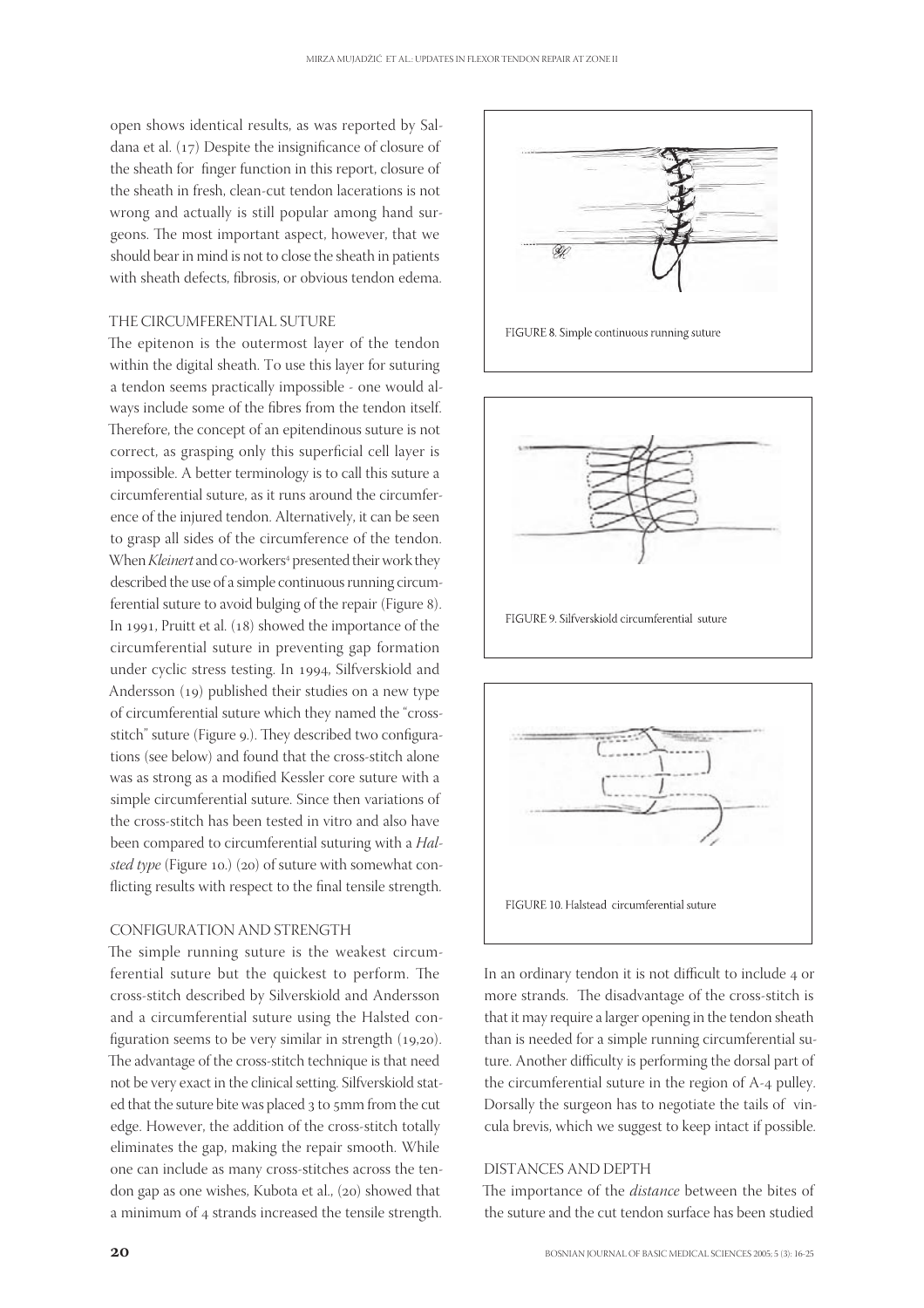very little. Tang et al.  $(21)$  recently published a study on oblique tendon lesions and the importance of the placement of the core suture. They recommended that this distance is a minimum of 7mm. A corresponding study on circumferential sutures is lacking. Some authors do state the distance used in their studies and this varies from 3-5 to 6-8 mm. However, there is no study comparing the effect of variations of this distance on strength using the same material and configuration. Silfverskiold used a depth of  $1$  mm, which is a realistic figure  $(19)$ .

# Methods to LimitFormation Tendon **ADHESIONS**

Prevention of adhesions after flexor tendon surgery continues to be a significant focus for basic science researchers. Adhesion formation may be related to increase in cytokine concentration which upregulates injured and uninjured synovial sheath fibroblasts. Hyaluronic acid (HA) is a glycosaminoglycan that has previously been found to be present in the normal fluid of the synovial sheath. Histologic studies of the annular pulleys have demonstrated that the cells responsible for the generation of hyaluronic acid are the cells of the inner lamina of the pulley. Previous basic science studies have suggested that hyaluronic acid may limit adhesions formation following zone 2 flexor tendon repair  $(22,23)$ . Recent investigators reported in a basic science study involing chickens found that an HA membrane applied circumferentially around the tendon repair site inhibited the formation of restrictive peritendinous adhesions  $(24)$ . Hyaluronic acid limits the inflammatory response associated with flexor tendon injury and limits peritendinous adhesion formation without adversely affecting tendon repair. The insertion of polyvinyl alcohol shields (PVA) have been proposed as a method for limited peritendinous adhesion formation following flexor tendon repair. The material is thought to be effective by limited cellular survival on the surface of the membrane. The material is semi-permeable allowing passage of synovial fluid nutrients to the tendon repair site. Kobayashi and colleagues  $(25)$  have reported a basic science study evaluating the effect of PVA shields on tendon repair and the formation of peritendinous adhesions. They reported that PVA shields are effective in limiting peritendinous adhesion formation but are associated with a significant rate of repair site rupture and a decrease in repair site strength. Adcon T/N is an anti-adhesion barrier that is a re-

polymer. The application of this biomaterial has been shown to have some value in clinical studies  $(26)$ . Golash et al.  $(27)$  reported in a prospective randomized study of an anti-adhesion barrier gel (ADCON T/N). In a prospective double blind randomized study, the application of one tube to ADCON  $(3.5gm)$  was followed by sheath closure at the time of flexor tendon repair. While the authors reported some benefit in sense of shorter period to achieve final range of motion from the application of ADCON T/N, a statistically significant improvement in function for the group treated with ADCON T/N has not been found. -Fluorouracil has also been proposed as an agent to dimmish peritendinous adhesion formation following tendon repair. In an animal model Augistine et al.  $(28)$  that single dose only decrease significantly synovial reaction and postoperative technique (one touch technique). In two recent studies, tendon healing was not adversely affected by the application of 5FU. The application of 5FU was associated with fewer peritendinous adhesions but was not associated with an increased risk for tendon rupture  $(29)$ . Investigators reporting an in vitro study of tendon cell proliferation and matrix metabolism concluded that certain non-steroidal anti-inflammatory medications can limit components of matrix metabolism for tendon explants. Kulick et al. (30) found that ibuprofen selectively increase intratendinous inflammation while minimizing peritendinous scarring. It is thought that  $TGF-β_1$  contributes to the pathgenesis of excessive scar formation. In a rabbit model, Chang et al.  $(31)$  showed that intraoperative infiltration of neutralizing antibodies to the TGF-β1 diminishes scar and adhesion formation.

sorbable gel, composed of gelatin and a carbohydrate

# Methods that Increase Motion at the Repair Site to Improve Hand Function (Rehabilitation)

#### EARLY PASSIVE MOBILIZATION

If applied with care, early passive mobilization (starting within a few days of the repair) has been shown to produce superior results, apparently because early mobilization inhibits restrictive adhesion formation, promotes intrinsic healing and synovial diffusion, and produces a stronger repair site. Moreover, early passive motion prevents the decrease in tensile strength of repairs when compared to immobi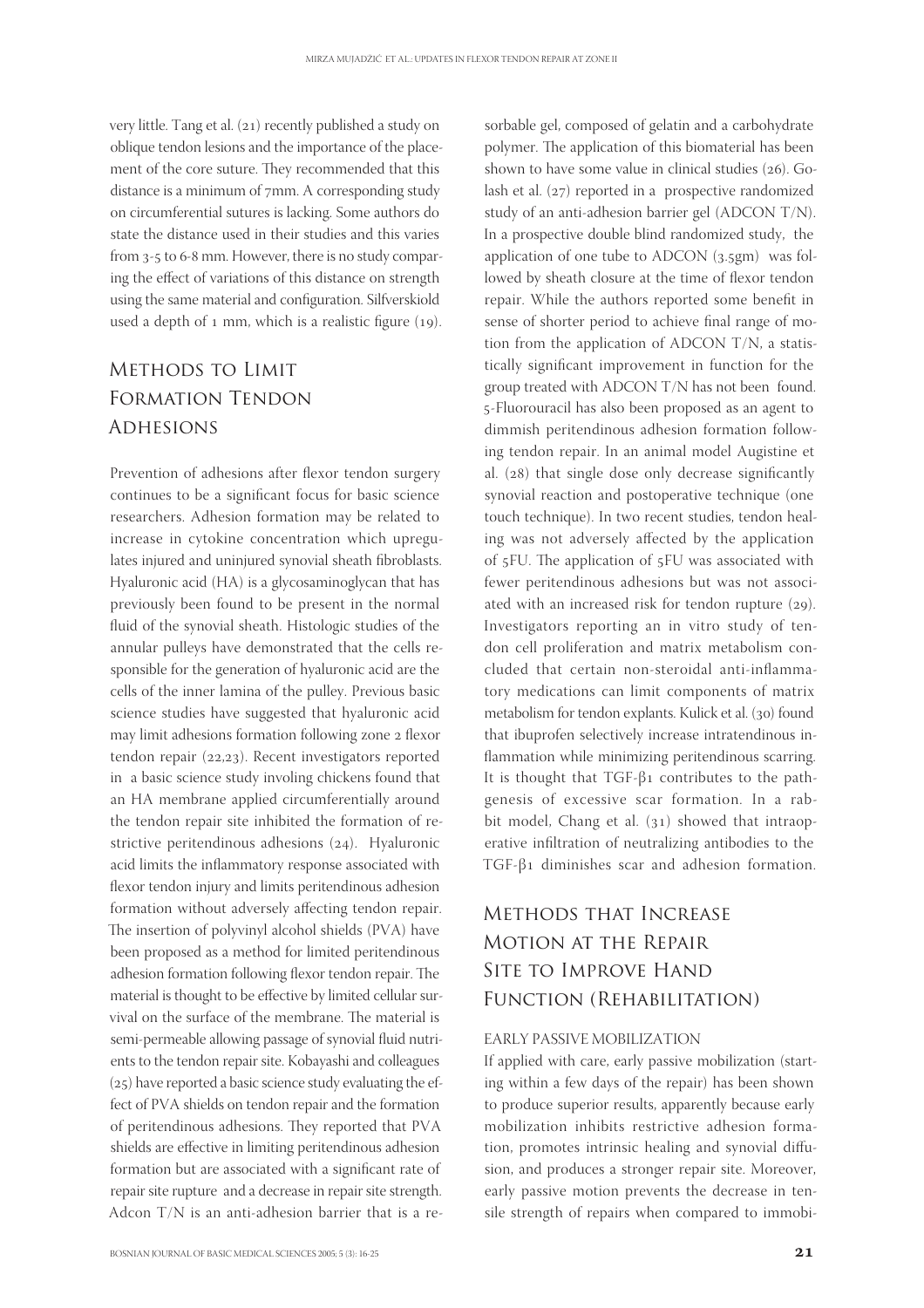lized tendons as reported Duran and Houser  $(34)$ . There are two basic types of early passive mobilization protocols based on the work of Kleinert  $(32)$  and on that of Duran and Houser  $(34)$ . Each protocol has many variations on these two approaches described in literature. In both approaches, a forearm-based dorsal blocking splint, applied at surgery, blocks the MP joints and wrist in flexion to place the flexor tendons on slack, and the IP joints are left free or allowed to extend to neutral within the splint. Dynamic traction maintains the fingers in flexion to further relax the tendon and prevent inadvertent active flexion. It may be provided by rubber bands, elastic threads, springs, or other devices. The traction is applied to the fingernail either by placing a suture through the nail in surgery or by gluing to the fingernail a dress hook, Velcro, a piece of soft leather or moleskin.

#### KLEINERT PROTOCOL

Since the publication by Kleinert  $(32)$  of his early mobilization regimen in the 1960s, this method has been that favoured throughout USA and Europe, although its popularity in the UK has fallen. Despite some centres producing very good results using "**Kleinert traction**", many considered the original regimen to have significant problems both in terms of achieving poor distal interphalangeal (DIP) joint flexion and causing flexion contractures of the proximal interphalangeal Joint (PIP). Modification of the regimen by adding a palmar pulley was introduced to improve DIP flexion. Strictly speaking, the regimen should be called an active extension/assisted flexion regimen rather than an active extension/passive flexion regimen. The original protocol is no longer used as originally described. More recent adaptations are summarized as following.

#### *Early stage* (from o to 3 weeks)

In the original Kleinert protocol, the dorsal blocking splint blocked the wrist in 45 degrees of flexion and the MP joints in 10 to 20 degrees. Rubber band traction was directed to the fingernail from the wrist or just proximal to the wrist. Every hour, the patient actively extends the fingers to the limits of the splint times, allowing the rubber bands to flex the fingers.

#### *Intermediate stage* (from 3 weeks to 5 weeks)

The rubber band from the injured digit is attached to a wrist band from 3 weeks through 5 weeks. All active movement so the wrist and hand are encourage, although the injured digit is still tethered through weeks. At five weeks, gentle active flexion may begin.

#### Late stage (starting at 6 weeks)

Resisted exercise begins. Several techniques have been described to help improve the total active range of motion. **Four-finger method**. May et al. (33) describes an early passive mobilization protocol that is a variation of the Kleinert protocol they call the "four-finger" method. The dorsal splint extends only to the PIP joints to ensure that PIP extension is not limited, with the wrist at  $30 - 45$  degrees of palmar flexion, and the MP at  $50 - 70$  degrees of flexion. All four fingers are included in traction, even if not injured. A thicker rubber band is used to ensure maximum passive flexion, and manual pressure to all four fingers isused to attain the final degrees of passive flexion during exercise. Patients are instructed to use the uninvolved hand to decrease resistance from the rubber bands by pulling them distally during the active extension part of the exercises. The splint is removed at 4 weeks.

#### DURAN AND HOUSER PROTOCOL

The passive extension/passive flexion regimen of Duran (34) as originally described, is little used alone. However it is often combined with other regimes to increase PIP extension. Protected passive extension is the term often used, the proximal joints being placed in maximum flexion passively and the distal joints allowed to flex by tenodesis during passive extension of the affected joint.

#### *Early stage* (from o to 4.5 weeks)

The wrist is held in 20 degrees of flexion and the MP joints in a relaxed position of flexion. Duran and Houser determined through clinical and experimental observation that 3 to 5 mm of glide was sufficient to prevent formation of firm tendon adhesions; the exercises ( to 8 repetitions twice a day) are designed to achieve this. With MP and PIP joints flexed, the DIP joint is passively extended, thus moving the FDP repair distally, away from an FDS repair. Then with DIP and MP joints flexed, the PIP is extended; both repairs glide distally away from the site of repair and any surrounding tissues to which they might otherwise form adhesions.

*Intermediate stage* (from 4.5 weeks to 7.5 or 8 weeks) After 4.5 weeks, the splint is replaced with a wrist band to which rubber band traction is attached. Active extension exercises begin within the limitations imposed by the wrist band. Active flexion (blocking, FDS gliding, and fisting) is initiated on removal of the wrist band at 5.5 weeks.

#### *Late stage* (starting at 7,5 to 8 weeks)

Resisted flexion starts at 8 weeks. Blocking exercises are performed 4-6 times a day with 10 repetitions.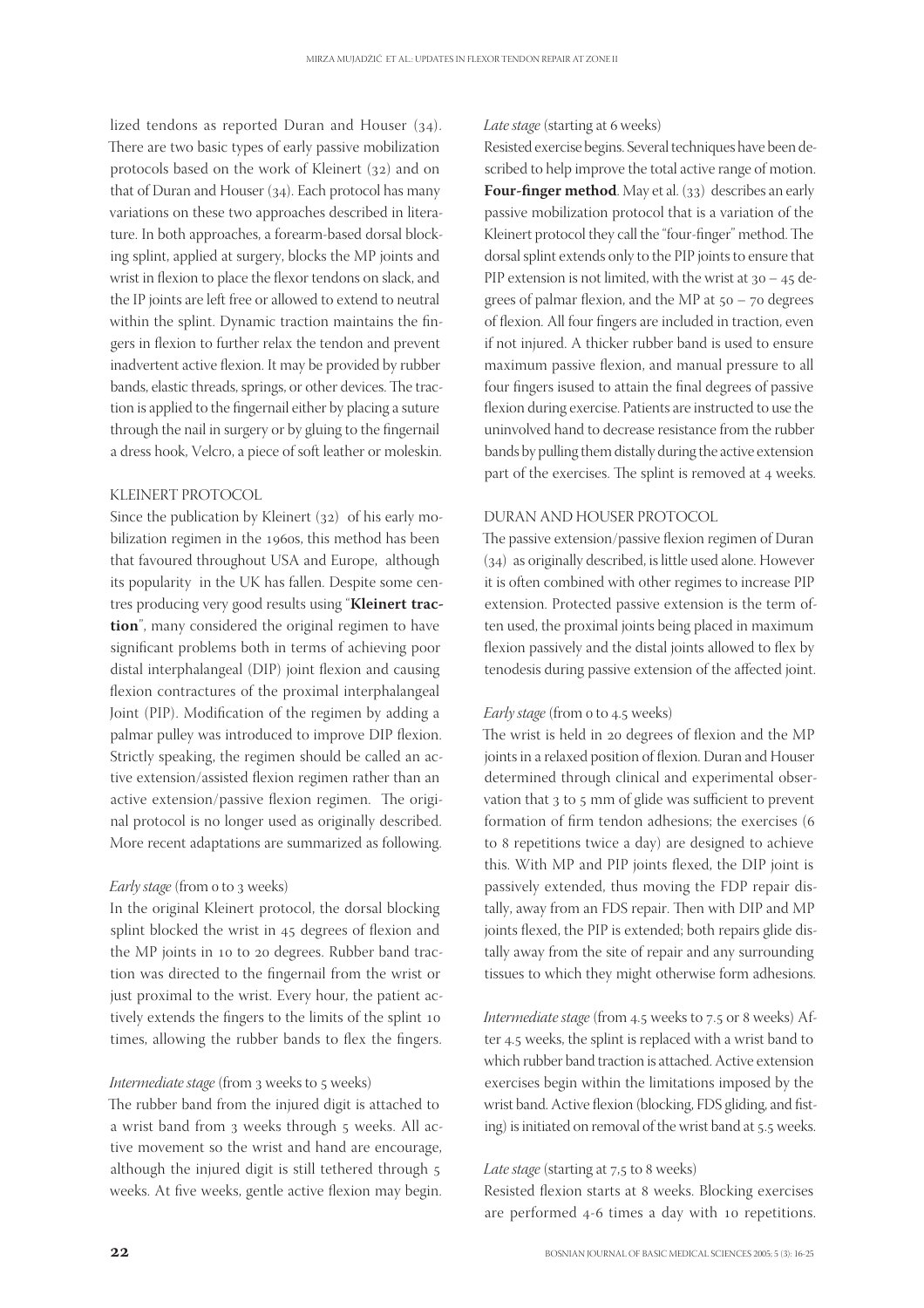# Early Active Mobilization

Early active mobilization protocols are appropriate for alert, motivated patients who understand the exercise program and precautions. Clearly, whenever feasible, early active mobilization is preferable to early passive mobilization. The literature is growing rapidly  $(35,36,37,38)$ and contains a diversity of postoperative approaches . Based on studies indicating that early motion increases repair strength, most published protocols start motion at 24 to 48 hours after surgery. Halikis et al.  $(37)$ , Gerard et all  $(38)$  protocols use a dorsal blocking splint like those used for early passive mobilization protocols. Gerard also found  $(38)$  that early active motion doesn't compromise concomitant digital nerve injury regeneration.

#### BELFAST AND SHEFFIELD.

The most significant change in the last 15 years has been the advent of active flexion and extension regimes, following the work by Small et al. in Belfast  $(39)$ . Variants of the Belfast regimen have now become the technique of mobilization used by the most units in the UK, less commonly in the rest of the Europe, where it is only gradually becoming accepted and used. This method is the most cost effective in terms of materials and is more "user-friendly" for both patients and therapists although it appears, on first acquaintance, to have potentially more risk involved. In practice, however, this does not seem to be the case, with most units presenting rupture rates of around 5% which is the same rupture rate as those centers using Kleinert traction. Interestingly, non-compliant patients in the UK are often put back into Kleinert's traction.

#### *Early Stage* (Up to 4 to 6 weeks)

The postoperative splint maintains the wrist at 20-degree flexion and MP joints at 80 to 90 degrees of flexion, allowing full IP extension. The dorsal splint extends 2 cm beyond the fingertips to inhibit use of the hand. A radial plaster "wing" wraps around the wrist just proximal to the thumb to prevent the cast from migrating distally. On initiation of therapy, the postoperative dressing is debulked to allow exercise. Exercises, performed every 4 hours within the splint, include all digits and consist of two repetitions each of full passive flexion, active flexion, and active extension. The first week's goal is full passive flexion, full active extension, and active flexion to 30 degrees at the PIP joint and  $5$  to 10 degrees at the DIP joint. Active flexion is expected to gradually increase over the

following weeks, reaching 80 to 90 degrees at the PIP joint and 50 to 60 degrees at the DIP joint by the fourth week. *Intermediate Stage* (Beginning at 4 to 6 weeks).

The splint is discontinued at 4 weeks if tendon glide is poor, at 5 weeks for most patients, or at 6 weeks for patients with unusually good tendon gliding (full fist developing within the first 2 weeks). Presumably, patients continue active flexion and extension exercises, and the program progresses from this point as it would for any tendon protocol, adding light resistance first attaining tendon glide, and then stepping up resistance (late stage) for strengthening, with full function expected by 12 weeks.

## ACTIVE-HOLD/PLACE-HOLD MOBILIZATION (STRICKLAND)

This protocol introduced by Strickland  $(40)$  is an "activehold" or "place-hold active mobilization" protocol. The digits are passively placed in flexion, and the patient then maintains the flexion with a gentle muscle contraction.

#### *Early Stage* (Up to 4 weeks)

A dorsal blocking splint is worn most of the time, with the wrist at 20 degrees of flexion and MP joints at  $50$ degrees. The exercise splint has a hinged wrist, allowing full wrist flexion, but wrist extension is limited to 30 degrees. Full digit flexion and full IP extension are allowed, but MP extension is limited to 60 degrees. Every hour, patients perform the Strickland version of modified Duran exercises (15 repetitions of PROM to the PIP and DIP joints and the entire digit) in the dorsal blocking splint, followed by 25 repetitions of placehold digit flexion in the tenodesis splint. The patient extends the wrist actively with simultaneous passive digit flexion and actively maintains digit flexion for 5 seconds. The patient then relaxes and allows the wrist to flex and digits to extend within the limits of the splint.

#### *Intermediate Stage* (From 4 to 7 or 8 weeks)

Tenodesis splint is discontinued. Patient still wears dorsal blocking splint except for tenodesis exercises. The tenodesis exercises continue every 2 hours with  $25$  repetitions followed by  $25$  repetitions of active flexion and extension exercise for wrist and digits, avoiding simultaneous wrist and digit extension.

#### *Late Stage* (Starting at 7 to 8 weeks)

The splint is discontinued. Progressive resistive exercise is initiated. The patient gradually resumes activities of daily living, with no restrictions by 14 weeks.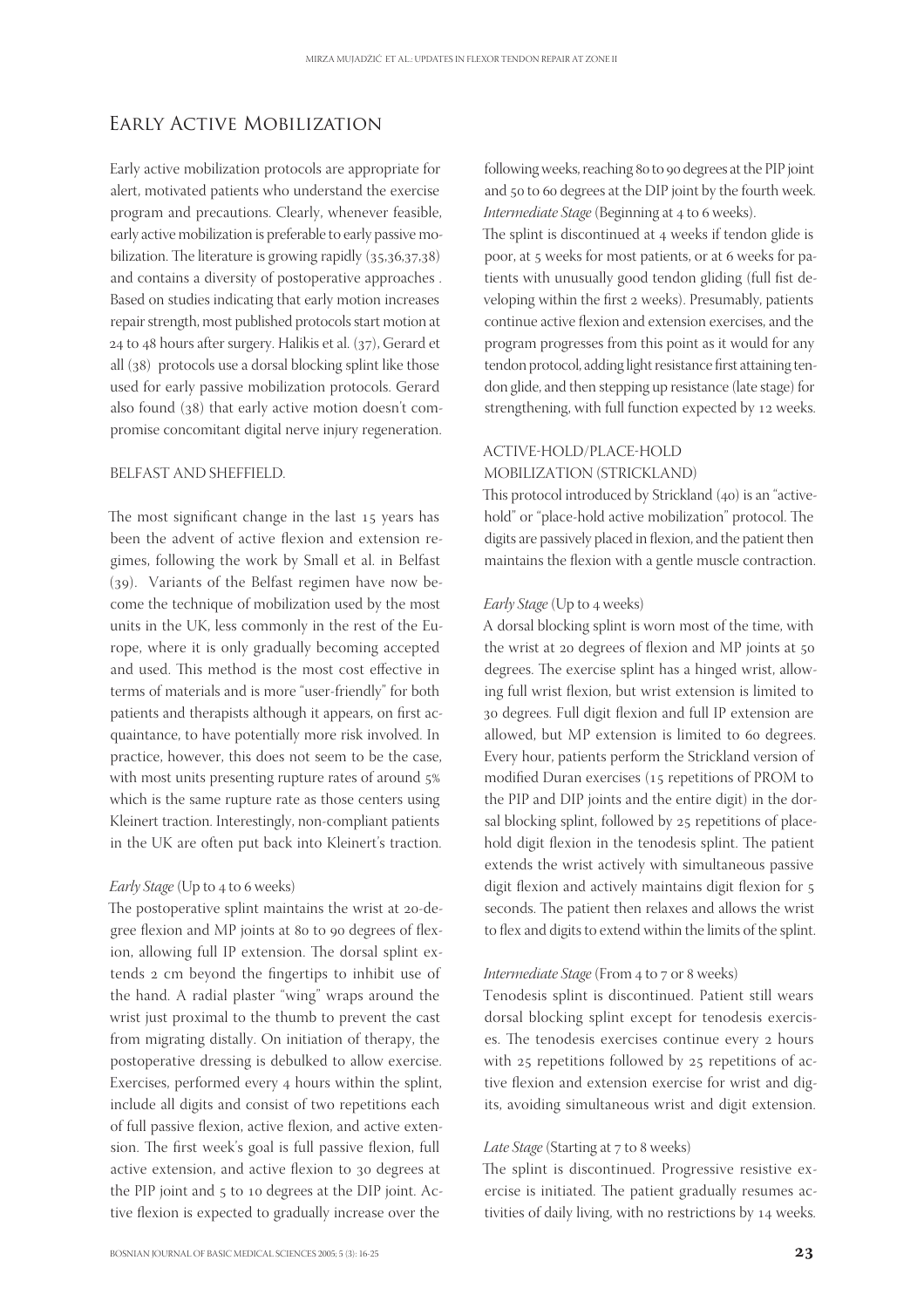# Conclusion

The recent advances in zone II flexor tendon repairs a designed to increase the strength of the repair, provide safe and earlier range of motion exercises, reduce focal adhesions at the repair site and ultimately provide better function of the hand.

# **REFERENCES**

- $(1)$  Elliot D., Harris S.B. The assessment of flexor tendon function after primary tendon repair. Hand Clin.  $2003$ ;  $19(3):495-503$ .
- () Galanakis I., Aligizakis A., Katonis P., Vavouranakis H., Stergiopoulos K., Hadjipavlou A. Functional evaluation after primary flexor tendon repair in zone II. Acta Orthop. Belg. 2003;  $60(3)252 - 256$
- () Kato H., Minami A., Suenaga N., Iwasaki N., Kimura .T. Longterm results after primary repairs of zone 2 flexor tendon lacerations in children younger than age 6 years. J. Pediatr. Orthop. 2002; 22(6):732-735.
- () Kleinert H.E., Kutz J.E., Atasoy E., Stormo A. Primary repair of flexor tendons. Orthop. Clin. North. Am. 1973;  $4(4):865-876$ .
- () Lister G.D., Kleinert H.E., Kutz J.E., Atasoy E. Primary flexor tendon repair followed by immediate controlled mobilization. J Hand Surg [Am]. 1977; 2(6):441-451.
- () Tsuge K., Ikuta Y., Matsuishi Y. Intra-tendinous tendon suture in the hand--a new technique. Hand.  $1975$ ;  $7(3)$ :  $250-255$ .
- (7) Strickland, J.W. Flexor tendon injuries: I. Foundations of treatment, J. Am. Acad. Orthopaedic Surg. 1995; 3:44
- () Gill R.S., Lim B.H., Shatford R.A., Toth E., Voor M.J., Tsai T.M. A comparative analysis of the six-strand double-loop flexor tendon repair and three other techniques: a human cadaveric study. J Hand Surg [Am]. 1999 ; 24(6):1315-1322.
- (9) Solomons M., Rosenwasser M., Diao E. Clinical Experience with a new tendon fixation device using and accelerated active motion protocol, pending private research (Personal communication). 2004.
- () Taras J.S., Raphael J.S., Marczyk S.C., Bauerle W.B. Evaluation of suture caliber in flexor tendon repair. J. Hand Surg. [Am]. 2001:  $26(6):1100-1104$
- () Momose T., Amadio P.C., Zhao C., Zobitz M.E., An K.N. The effect of knot location, suture material, and suture size on the gliding resistance of flexor tendons. Biomed. Mate.r Res. 2000; 53(6):806-811.
- () Zhao C., Amadio P.C., Zobitz M.E., An K.N. Resection of the flexor digitorum superficialis reduces gliding resistance after zone II flexor digitorum profundus repair in vitro. J. Hand Surg. [Am].  $2002: 27(2): 316-321$
- () Paillard P.J., Amadio P.C., Zhao C., Zobitz M.E., An K.N. Pulley plasty versus resection of one slip of the flexor digitorum superficialis after repair of both flexor tendons in zone II: a biomechanical study. J. Bone Joint. Surg. Am. 2002; 84-A(11):2039-2045
- $(14)$  Kwai Ben I., Elliot D. "Venting" or partial lateral release of the A<sub>2</sub> and A<sub>4</sub> pulleys after repair of zone <sub>2</sub> flexor tendon injuries. J Hand Surg [Br]. 1998; 23(5):649-654.
- () Tang J.B., Shi D., Zhang Q.G. Biomechanical and histologic evaluation of tendon sheath management. J. Hand Surg [Am]. 1996;  $21(5):900-908$
- () Tang J.B., Seiichi I., Masamichi U. Surgical management of the tendon sheath at different repair stages. Biomechanical and morphological evaluations of direct sheath closure. Chin. Med. J.  $(End), 1990; 103(4):295-303$
- () Saldana MJ, Ho PK, Lichtman DM, Chow JA, Dovelle S, Thomes LJ. Flexor tendon repair and rehabilitation in zone II open sheath technique versus closed sheath technique. J. Hand Surg. [Am]. 1987; 12(6):1110-1114.
- () Pruitt D.L., Manske P.R., Fink B. Cyclic stress analysis of flexor tendon repair. J. Hand Surg. [Am]. 1991; 16(4):701-707.
- (19) Silfverskiold K.L., Andersson C.H. Two new methods of tendon repair: an in vitro evaluation of tensile strength and gap formation. J. Hand Surg. [Am]. 1993; 18(1):58-65
- (20) Kubota H., Aoki M., Pruitt D.L., Manske P.R. Mechanical properties of various circumferential tendon suture techniques. J. Hand Surg. [Br]. 1996;  $21(4):474-480$ .
- () Tang J.B., Cao Y., Xie R.G. Effects of tension direction on strength of tendon repair. J. Hand Surg. [Am]. 2001; 26(6):1105-1110.
- (22) Wiig M., Abrahamsson S.O., Lundborg G. Effects of hyaluronan on cell proliferation and collagen synthesis: a study of rabbit flexor tendons in vitro. J. Hand Surg. [Am]. 1996; 21(4):599-604.
- () Akasaka T., Nishida J., Araki S., Shimamura T., Amadio P.C., An K.N. Hyaluronic acid diminishes the resistance to excursion after flexor tendon repair: an in vitro biomechanical study. Biomech. 2005; 38(3):503-507.
- () Yang C., Amadio P.C., Sun Y.L., Zhao C., Zobitz M.E., An K.N. Tendon surface modification by chemically modified HA coating after flexor digitorum profundus tendon repair. J. Biomed. Mater. Res. B Appl. Biomater. 2004; 68(1):15-20.
- (25) Kobayashi M., Toguchida J., Oka M. Development of the shields for tendon injury repair using polyvinyl alcohol-hydrogel ( PVA-H). J. Biomed. Mater. Res. 2001; 58(4):344-351.
- (26) Liew S.H., Potokar T., Bantick G.L., Morgan ., Ford C., Murison M.S. The use of ADCON-T/N after repair of zone II flexor tendons. Chir. Main. 2001; 0(5):384-387.
- (27) Golash A., Kay A., Warner J.G., Peck F., Watson J.S., Lees V.C. Efficacy of ADCON-T/N after primary flexor tendon repair in Zone II: a controlled clinical trial. J. Hand Surg. [Br]. 2003;  $28(2)$ :112-115
- () Akali A., Khan U., Khaw P.T., McGrouther A.D. Decrease in adhesion formation by a single application of 5-fluorouracil after flexor tendon injury. Plast Reconstr Surg. 1999;  $103(1):151-158$
- () Moran S.L., Ryan C.K., Orlando G.S., Pratt C.E., Michalko K.B. Effects of 5-fluorouracil on flexor tendon repair. J. Hand Surg.  $[Am]$ . 2000; 25(2):242-251.